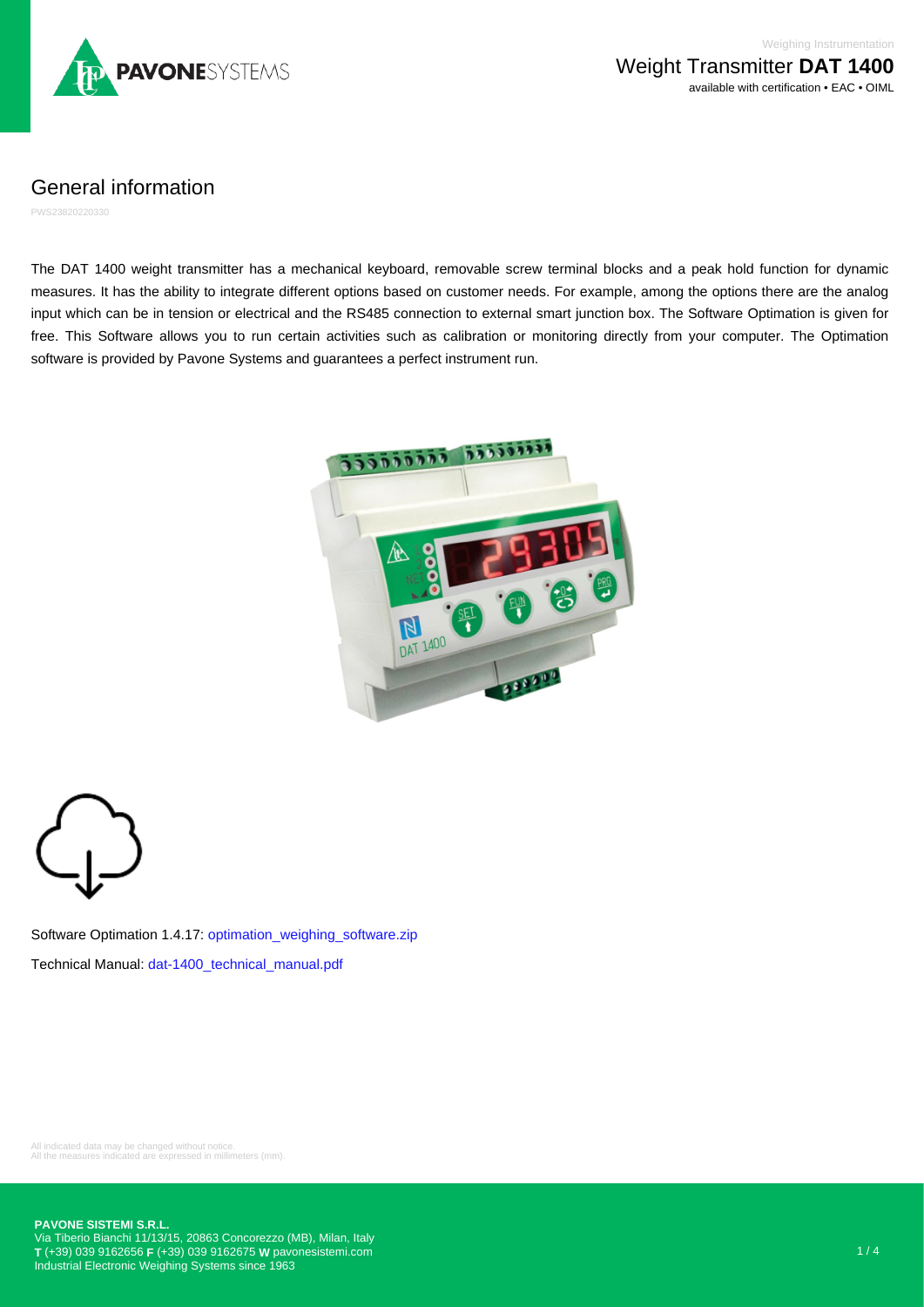

## Technical specifications

PWS23820220330

| <b>Legal for Trade:</b>            | certification available on request                                       |
|------------------------------------|--------------------------------------------------------------------------|
| <b>Measuring range:</b>            | $-3.9 \div +3.9$ mV/V                                                    |
| Input sensitivity:                 | 0.02 µV/count                                                            |
| Full scale non-Linearity:          | < 0.01%                                                                  |
| Gain drift:                        | $< 0.001\%$ FS/°C                                                        |
| Display:                           | 6 digit, 7-segment LED red, height 14mm                                  |
| <b>A/D Converter:</b>              | 24 bit                                                                   |
| <b>Internal Resolution:</b>        | > di 16.000.000 points                                                   |
| Frequency signal acquisition:      | $12 \div 1000$ Hz                                                        |
| Visible resolution (in divisions): | 999999                                                                   |
| Divisions value (adjustable):      | x1, x2, x5, x10, x20, x50                                                |
| Decimal figures range:             | $0 \div 4$                                                               |
| Temperature range:                 | $-10 \div +50^{\circ}$ C (max umidity 85% without condensation)          |
| Storage temperature:               | $-20 \div +70$ °C                                                        |
| Filter:                            | $0.5 \div 1000$ Hz                                                       |
| <b>Excitation voltage:</b>         | 5 Vdc (max 8 -350 Ohm- load cells)                                       |
| Logic output:                      | 2 optoisolated outputs; max 24 Vdc/100 mA each                           |
| Logic input:                       | 2 optoisolated inputs 24 Vdc PNP (external power supply)                 |
| Serial port:                       | 1 USB device + 1 RS232C + 1 RS485/Fieldbus; ASCII or Modbus RTU protocol |
| Analog output Non-Linearity:       | < 0.02%                                                                  |
| Temperature drift analog output:   | 0,001% FS / °C                                                           |
| Power supply:                      | 12 ÷ 24 Vdc ±15% - power consumption 5 W                                 |
| <b>Microcontroller:</b>            | ARM Cortex M0 + 32 bit 256KB Flash reprogrammable onboard via USB        |
| Data storage:                      | 64 Kbytes expandable up to 1024 Kbytes (optional)                        |
| <b>Regulatory compliance:</b>      | EN61000-6-2, EN61000-6-3 for EMC; EN61010-1 for Electrical Safety        |

All indicated data may be changed without notice. All the measures indicated are expressed in millimeters (mm).

**PAVONE SISTEMI S.R.L.**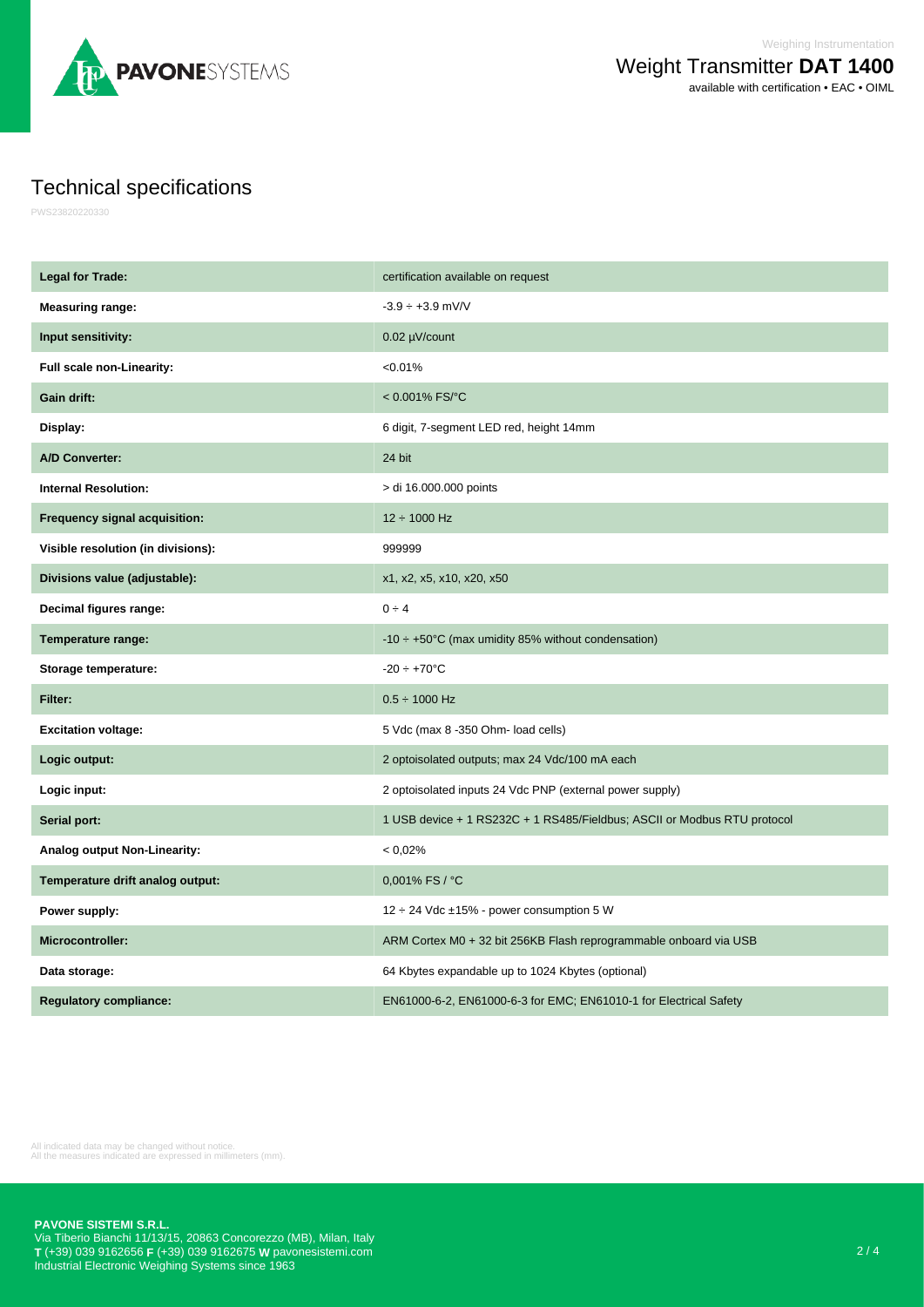



All indicated data may be changed without notice. All the measures indicated are expressed in millimeters (mm).

## **PAVONE SISTEMI S.R.L.**